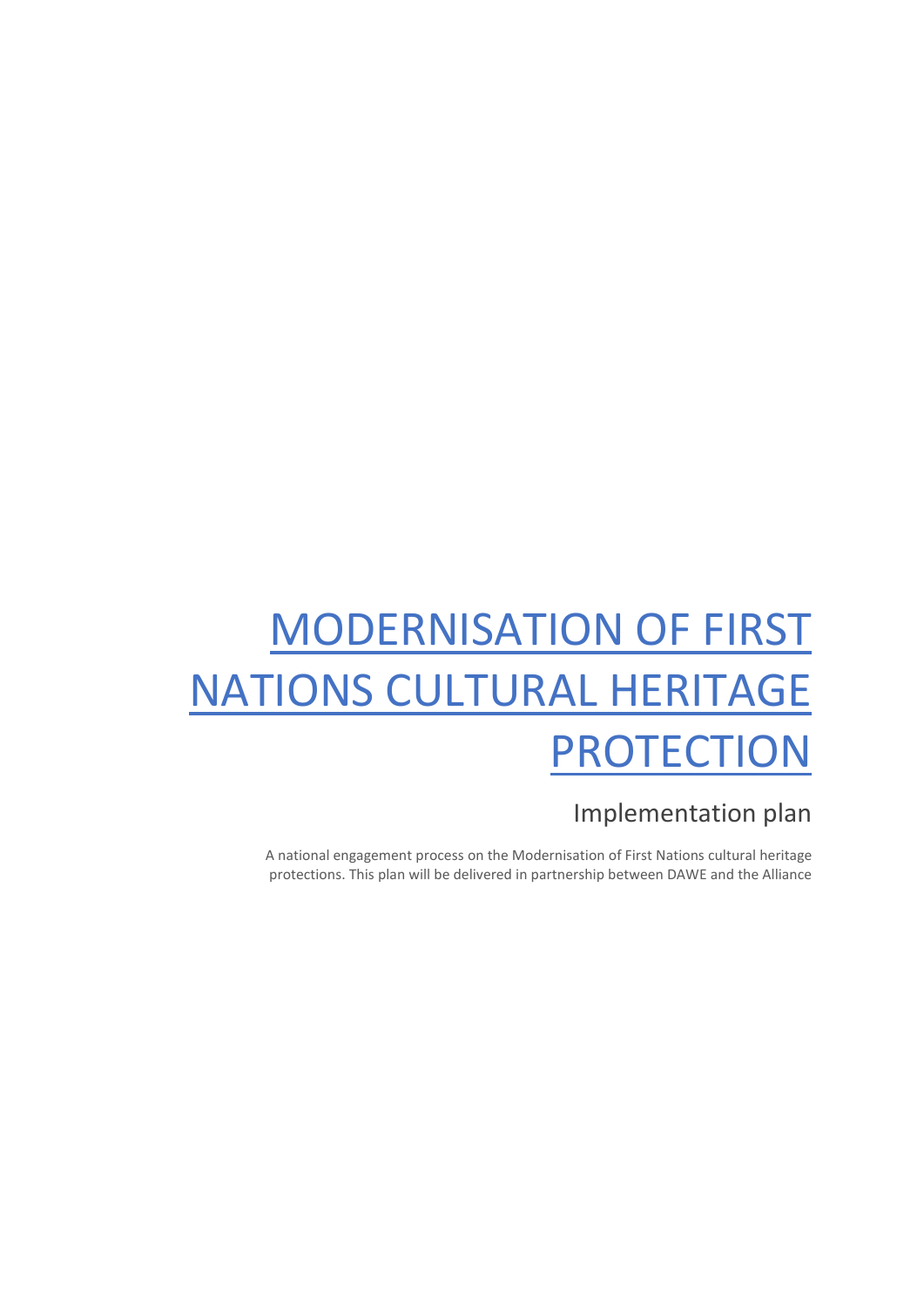



#### **Implementation Plan**

- 1. On 29 November 2021, the Commonwealth of Australia (represented by the Minister for the Environment, the Hon Sussan Ley MP), and the First Nations Heritage Protection Alliance (**Alliance**), entered into the *Partnership Agreement on the Modernisation of Aboriginal and Torres Strait Islander Cultural Heritage Protection* (**Partnership Agreement**).
- 2. The purpose of the partnership is to:
	- a. Undertake a national consultation process;
	- b. Develop options to be considered by the Minister for the Environment to improve protections for First Nations cultural heritage; and
	- c. Provide advice to the Minister for the Environment on the timing and scope for a meeting with the State and Territory Ministers responsible for First Nations affairs and heritage and members of the Alliance, to discuss ongoing protections for First Nations cultural heritage (**Ministerial Roundtable**).
- 3. The Partnership Agreement:
	- a. Establishes the Joint Working Group (JWG) to lead the work contemplated by the Partnership Agreement;<sup>[1](#page-1-0)</sup>
	- b. Establishes the Implementation Working Group (IWG) to provide administrative support to the JWG; $^2$  $^2$  and
	- c. Requires the development of this Implementation Plan, including consideration of (i) Terms of Reference; (ii) Governance and Reporting; (iii) Scope; (iv) Timeframes; and (v) Resourcing.<sup>[3](#page-1-2)</sup>
- 4. This Implementation Plan has been endorsed by the JWG to meet the requirements of the Partnership Agreement, setting out the plan for the national consultation process, and documenting the governance arrangements for the JWG and IWG.

# **Background to the Partnership Agreement**

5. Following the destruction of the Juukan Gorge in Western Australia on 24 May 2020, the Minister for the Environment announced a commitment to develop a national engagement process for modernising the protection of First Nations cultural heritage.

<span id="page-1-0"></span> $<sup>1</sup>$  Clause 12.</sup>

<span id="page-1-1"></span><sup>2</sup> Clause 12 v.

<span id="page-1-2"></span> $3$  Clause 11 v.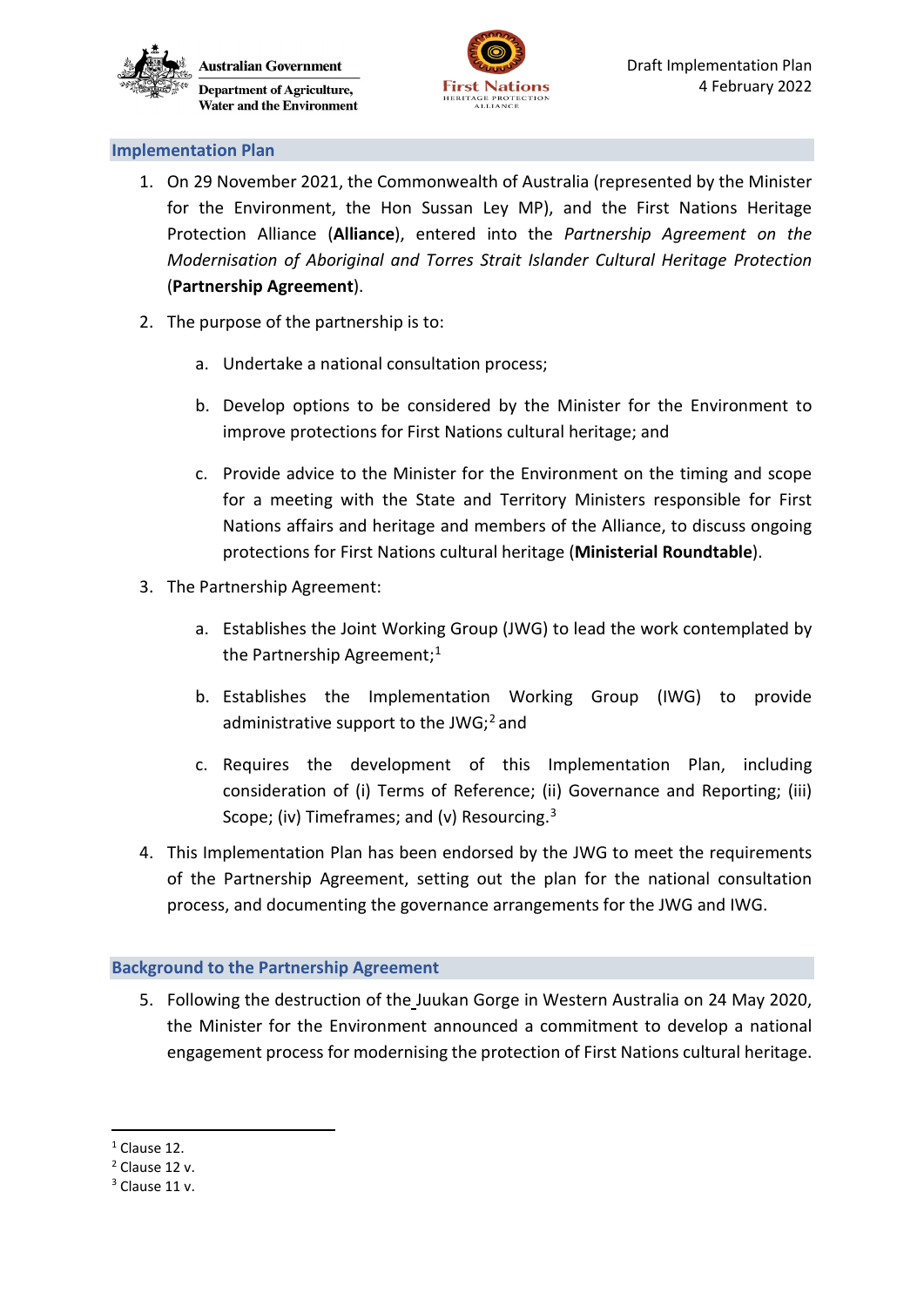



- 6. In September 2020, the Minister for the Environment and the Minister for First Nations Australians, the Hon. Ken Wyatt AM MP, jointly chaired a Ministerial Roundtable, and reiterated this commitment.
- 7. On 21 April 2021, Minister Ley met with the Alliance to discuss how to lift the standard of First Nations cultural heritage protections and agreement was made that the Department of Agriculture, Water and the Environment (**Department**) and the Alliance would enter into the Partnership Agreement, which was signed on 29 November 2021.
- 8. Over the course of the development of the Partnership Agreement, a number of relevant reviews and reports were released:
	- a. Samuel, G (2020), *Independent Review of the EPBC Act- Final Report*, Department of Agriculture, Water and the Environment, Canberra (**Samuels Review**);
	- b. Joint Standing Committee on Northern Australia (2020), Never Again: Inquiry into the destruction of 46,000 year old caves at the Juukan Gorge in the Pilbara region of Western Australia- Interim Report, Commonwealth of Australia, Canberra (**Interim Juukan Gorge Report**).;
	- c. Joint Standing Committee on Northern Australia (2021), *A Way Forward: Final report into the destruction of Indigenous Heritage sites at the Juukan Gorge*, Commonwealth of Australia, Canberra (**Final Juukan Gorge Report**).
	- d. Heritage Chairs of Australia and New Zealand (2020), *Dhawura Ngilan: A vision for Aboriginal and Torres Strait Islander heritage in Australia*, Canberra (**Dhawura Ngilan Vision and Standards**).
- 9. These reports will inform the work the partnership as it undertakes the tasks set out in paragraph 2 of this Implementation Plan. Furthermore, the work of the partnership may also inform the Australian Government's response to these reports.

# **Terms of Reference**

10. The Terms of Reference for the JWG is set out at **Attachment A**.

# **Governance and Reporting**

11. The work under the Partnership Agreement is to be led by the JWG, supported by the IWG. The governance and reporting obligations of both are set out below.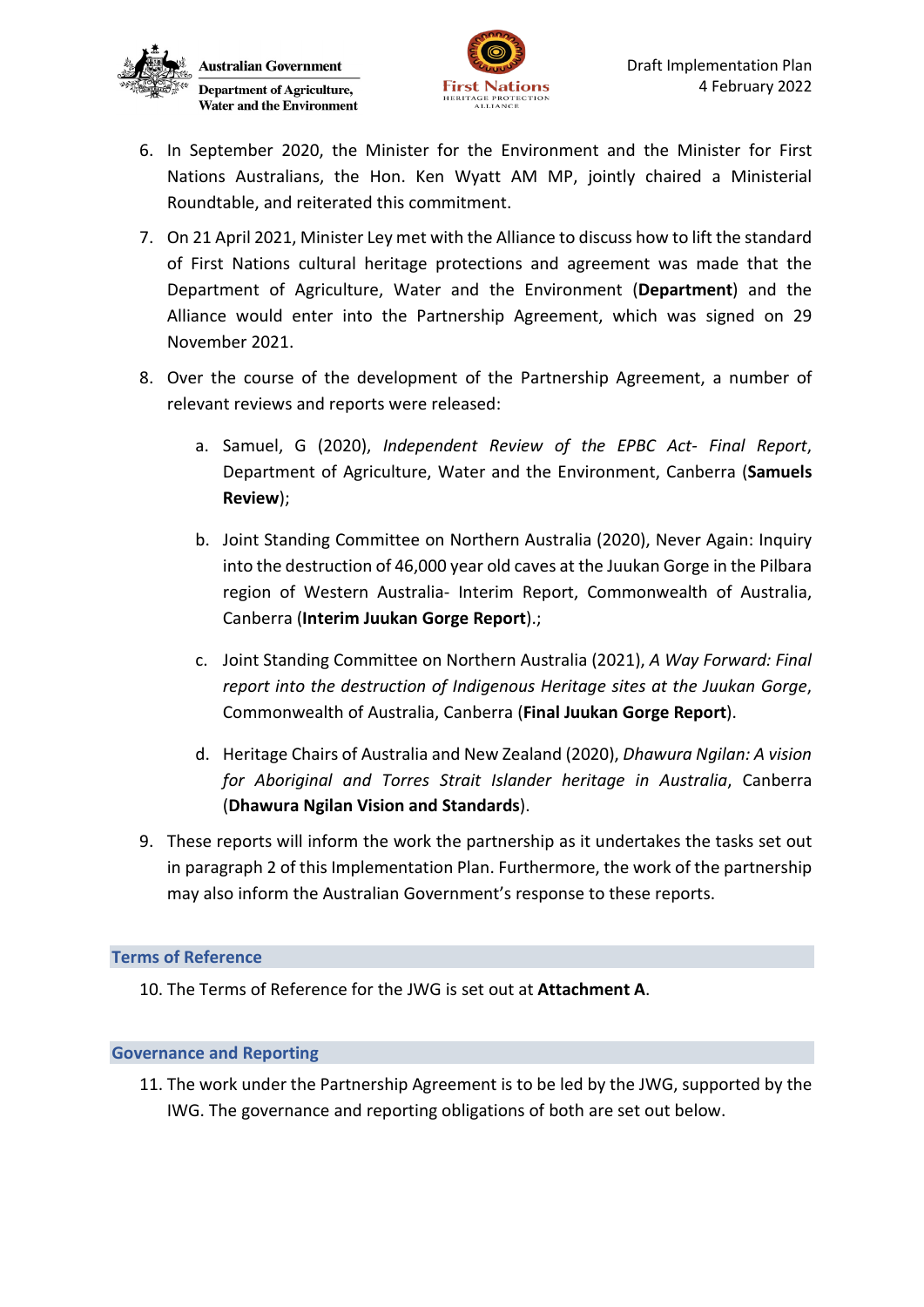



# JWG Governance

- 12. Part 4 of the Partnership Agreement sets out the basic governance arrangements of the JWG.
- 13. The JWG:
	- a. Is comprised of a maximum of 6 members, with 3 nominated from each Party, and is co-chaired by one nominee from each Party.
	- b. Consists of the following initial members:
		- (i) Dr Melissa McEwen (Commonwealth, Co-chair);
		- (ii) Ms Anne-Marie Roberts (Commonwealth);
		- (iii) Ms Andrea Kelly (Commonwealth);
			-
		- (iv) Ms Rachel Perkins (Alliance, Co-chair);
		- (v) Cr Leeanne Hampton (Alliance); and
		- (vi) Mr Kevin Smith (Alliance).
	- c. Will meet on the second Tuesday of each month, or at any other time by agreement of the JWG.
	- d. Will make decisions on the basis of consensus, requiring unanimous agreement on an option or course(s) of action[.4](#page-3-0)
	- e. May, if agreed, invite other organisations and key stakeholders to participate in JWG meetings as contributors or observers.
- 14. Each JWG member must comply with, and complete and sign the:
	- a. Code of Conduct at **Attachment B**;
	- b. Conflict of interest declaration at **Attachment C**;
	- c. Confidentiality Deed Poll at **Attachment D**.

# Functions of the JWG

15. Part 4, clause 12 iv., of the Partnership Agreement states that the function of the JWG is to develop proposals for the consideration of the parties, designed to achieve the outcomes set out in Part 3 of the Partnership Agreement.

<span id="page-3-0"></span><sup>&</sup>lt;sup>4</sup> To avoid doubt, this does not limit the ordinary responsibilities of the Department, including to provide advice to the Australian Government.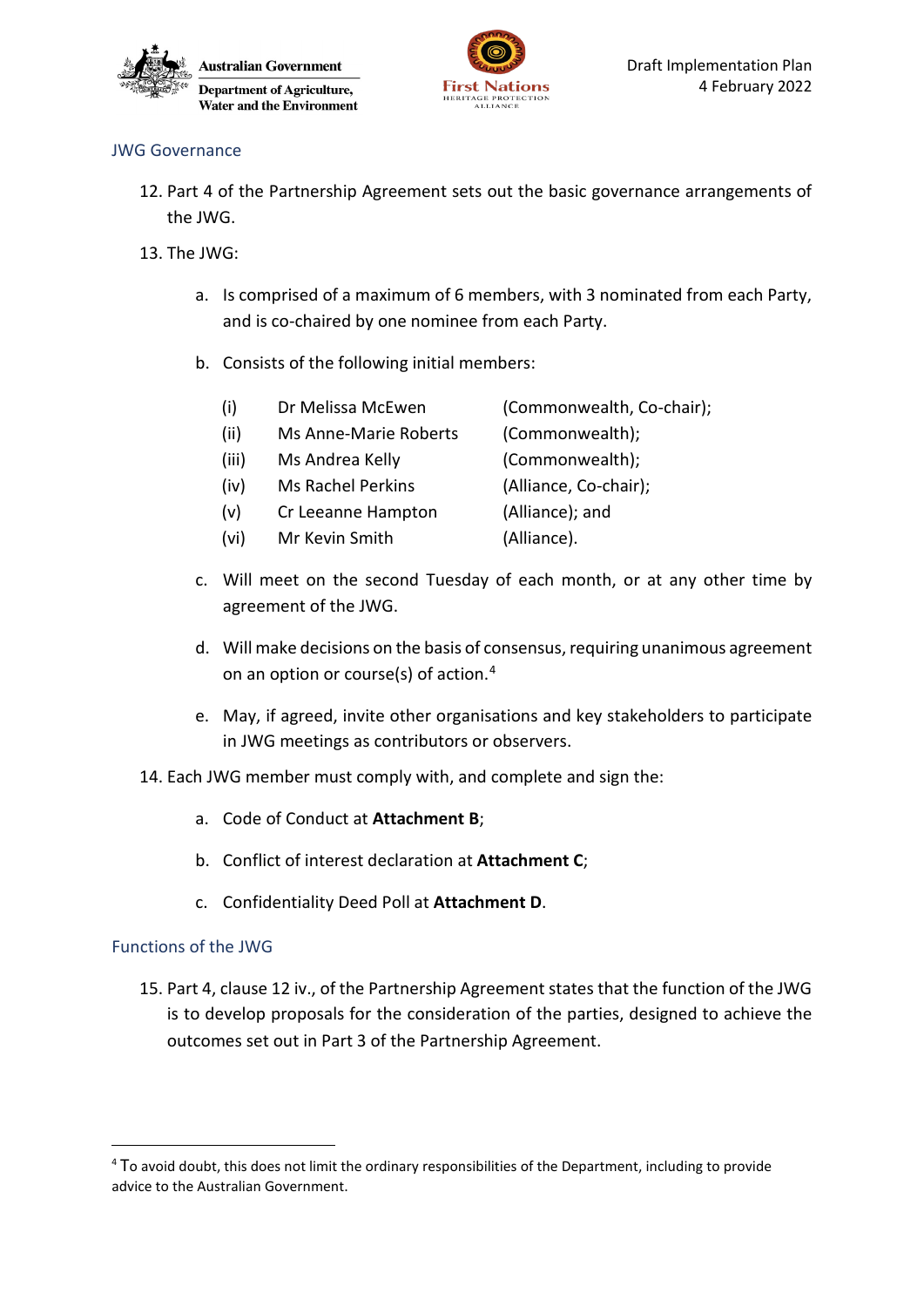

- 16. In achieving this function the JWG will:
	- a. Lead the tasks set out at paragraph 2 of this Implementation Plan;
	- b. Oversee the delivery of the Implementation Plan to be progressed by the IWG;
	- c. Provide those directly involved in the project guidance on high level issues;
	- d. Ensure that strategies to address potential risks to the program's success have been identified and mitigated and that risks are regularly re-assessed;
	- e. Discuss and analyse suggestions gathered from consultations as they progress;
	- f. Review and finalise options for the modernisation of cultural heritage protections and present to the Minister for the Environment and the Alliance.

# Reporting

- 17. The JWG will seek to meet with the Minister for the Environment (virtually or in person), and will provide a written update on its progress, on no less than four occasions in each 12-month period but may do so more frequently.
- 18. The JWG will, in accordance with this Implementation Plan, provide a report to the Minister for the Environment on options for the modernisation of cultural heritage protections and present to the Minister for the Environment and the Alliance (**Options Report**).
- 19. The Options Report will finalised in accordance with the flow chart at [Figure 1,](#page-5-0) which requires that it be:
	- a. Approved by the JWG;
	- b. Endorsed by the Alliance, through the Alliance Co-chairs; and
	- c. Provided to the Minister of the Environment for her consideration.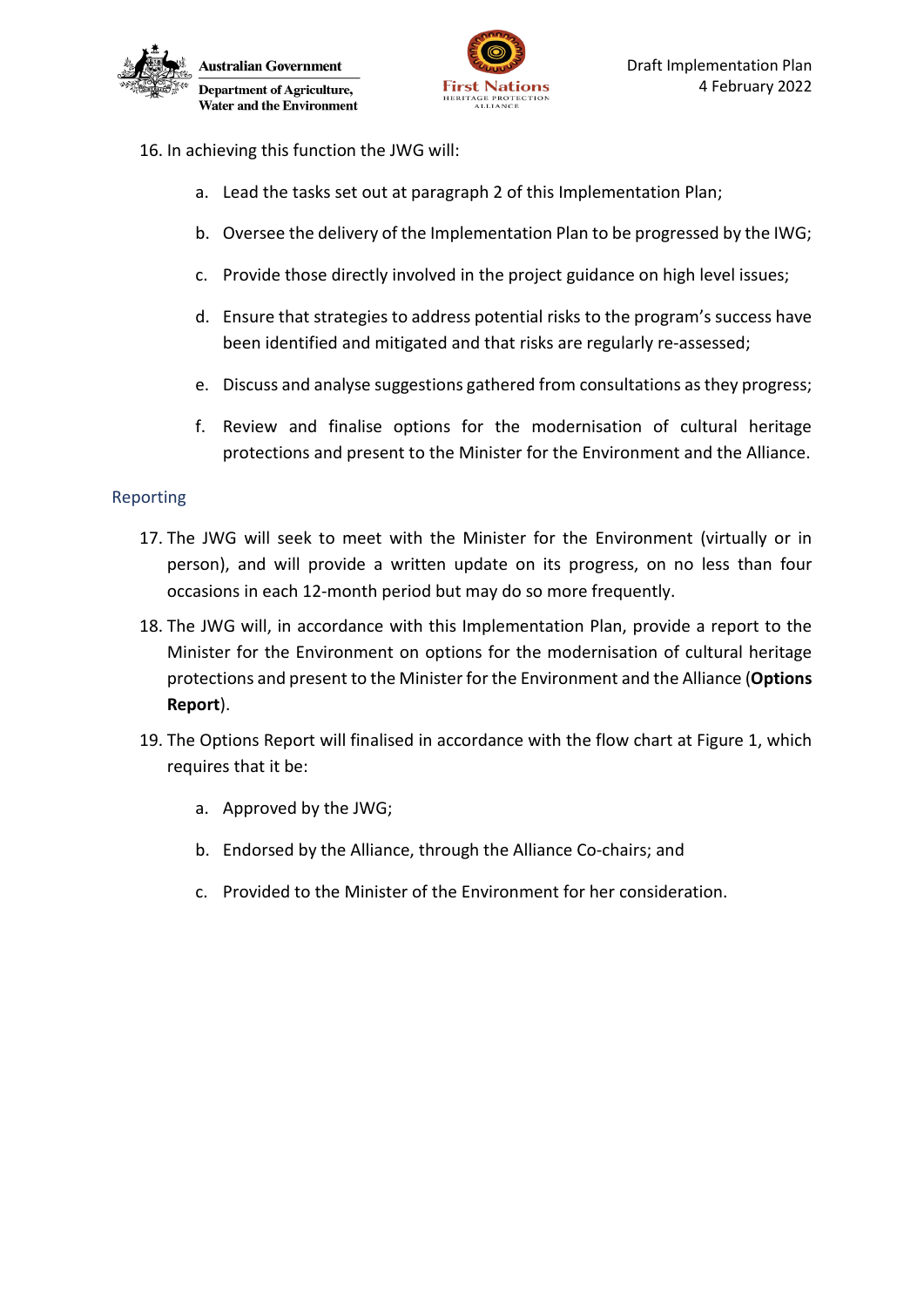<span id="page-5-0"></span>

# Dispute Resolution

- 20. In the event that the JWG is unable to reach a decision on the basis of consensus, or falls into irreconcilable dispute on any issue, the following process will apply:
	- a. A Co-chair may provide the other Co-chair written notice informing them that a dispute has arisen which has not been able to be resolved through ordinary JWG processes (**Dispute Notice**).
	- b. The Dispute Notice will set out all relevant details of the dispute.
	- c. Within seven days of the date of the Dispute Notice the Co-Chairs will meet and attempt to resolve the dispute.
	- d. In the event that the dispute is not resolved within 14 days of the Co-Chairs meeting, either Co-Chair may refer the dispute to the Minister of the Environment and the Co-Chairs of the Alliance.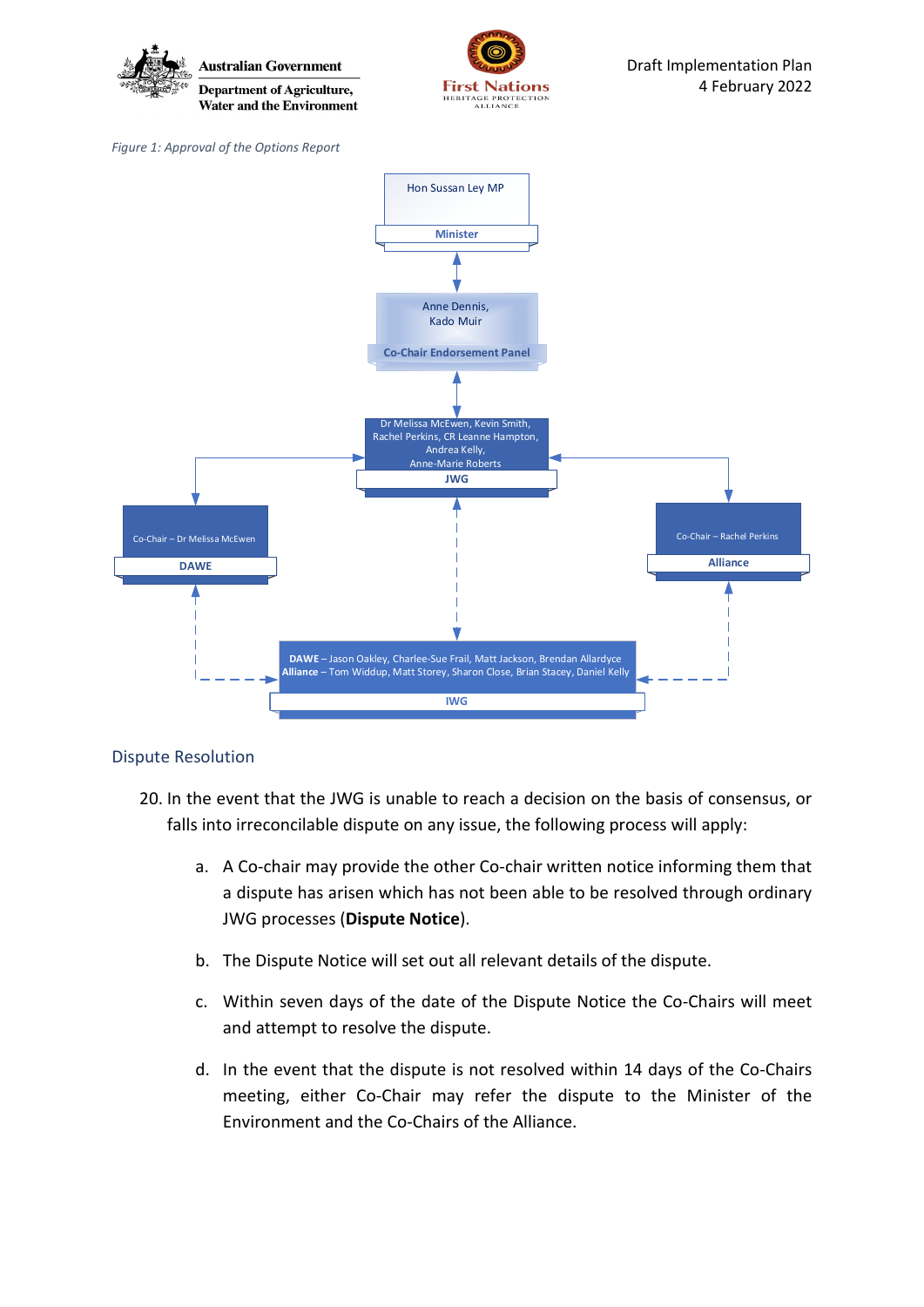



e. Within 28 days of a Co-chair referring a dispute, the Minister of the Environment and the Co-Chairs of the Alliance will set a meeting date, or make some other suitable arrangement, to meet to attempt to resolve the dispute.

#### IWG Governance

- 21. Part 4, clause 12 v. of the Partnership Agreement establishes the IWG to provide administrative support for the JWG.
- 22. The JWG agrees that the IWG:
	- a. Is comprised of a maximum of 12 members, with 6 nominees from each Party. The IWG will be co-chaired by one nominee from each Party.
	- b. Consists of the following initial members:
		- (i) Mr. Jason Oakley (Commonwealth, Co-chair);
		- (ii) Ms Kat Miller (Commonwealth)
		- (iii) Ms. Charlee-Sue Frail (Commonwealth);
		- (iv) Mr. Matt Jackson (Commonwealth);
		- (v) Mr Brendan Allardyce (Commonwealth):
		- (vi) Mr. Daniel Kelly (Alliance, Co-chair);
		- (vii) Mr. Tom Widdup (Alliance);
		- (viii) Ms. Sharon Close (Alliance): and
		- (ix) Mr. Matthew Storey (Alliance).
	- c. Will report to the JWG at least monthly.
	- d. Will meet on every second Thursday, prior to, and then following JWG meetings, or at any other time as directed by the JWG or agreed by the IWG.
	- e. Will make decisions on the basis of consensus, requiring unanimous agreement on an option or course(s) of action.

# Functions of the IWG

- 23. The JWG agrees the functions of the IWG will be to:
	- a. Deliver this Implementation Plan;
	- b. Develop all documentation relevant to the Implementation Plan, including communication strategy, desktop research, discussion papers and briefings;
	- c. Develop documentation, including preparing and distributing meeting notices and agendas within agreed timeframes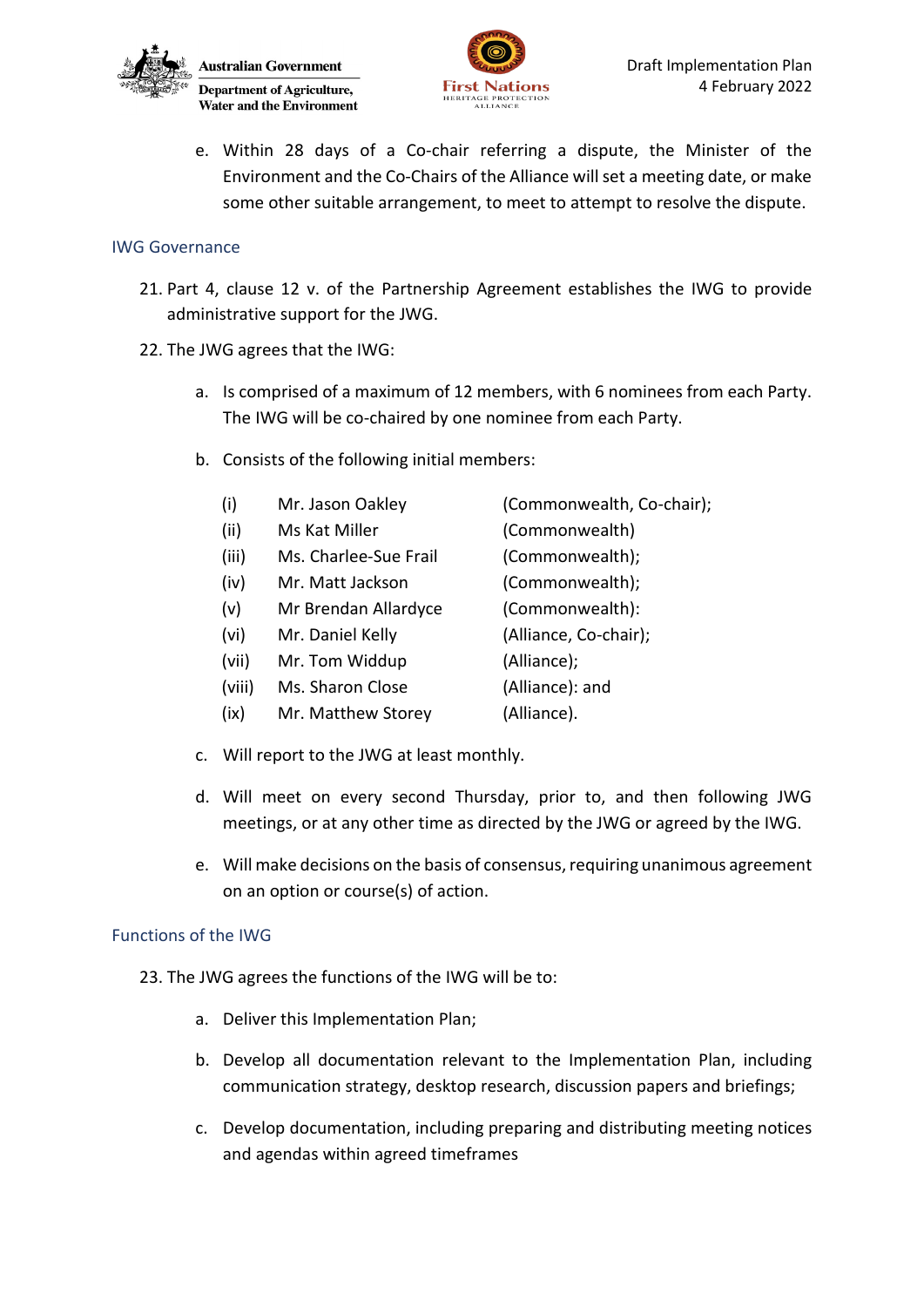



- d. recording and distributing a summary of each meeting as soon as practical after each meeting, and
- e. Undertake joint engagement with the parties identified;
- f. Draft options for the modernisation of cultural heritage protections based on the national engagement process and existing reports, inquiries, submissions, for consideration by the JWG.
- g. Any other function or task, as directed by the JWG.

# Dispute Resolution

24. In the event that the IWG is unable to reach a decision on the basis of consensus, or falls into irreconcilable dispute on any issue, the matter will be referred to the JWG.

#### **Scope**

- 25. The JWG has a wide scope, and is able to consider any options it considers appropriate for the modernisation of Aboriginal and Torres Strait Islander cultural heritage, and to ensure protections align with community expectations and international legal norms, including consideration of:
	- a. legislative reform, including the amendment of existing or enactment of new Commonwealth legislation;
	- b. policy transformation;
	- c. administrative improvement;
	- d. identification of resourcing or structural deficiencies;
	- e. review and restructure of processes, procedures and protocols; and
	- f. design and development of new standards and communication products.

# **Consultation Process / Timeline / Schedule of Engagements**

26. The national consultation process will take place in two stages, as set out in the timeline below. The two stages are:

# **Stage 1**

a. Stage 1 consultations will focus on industry stakeholders, relevant State Government departments, and regional or peak First Nations representative bodies.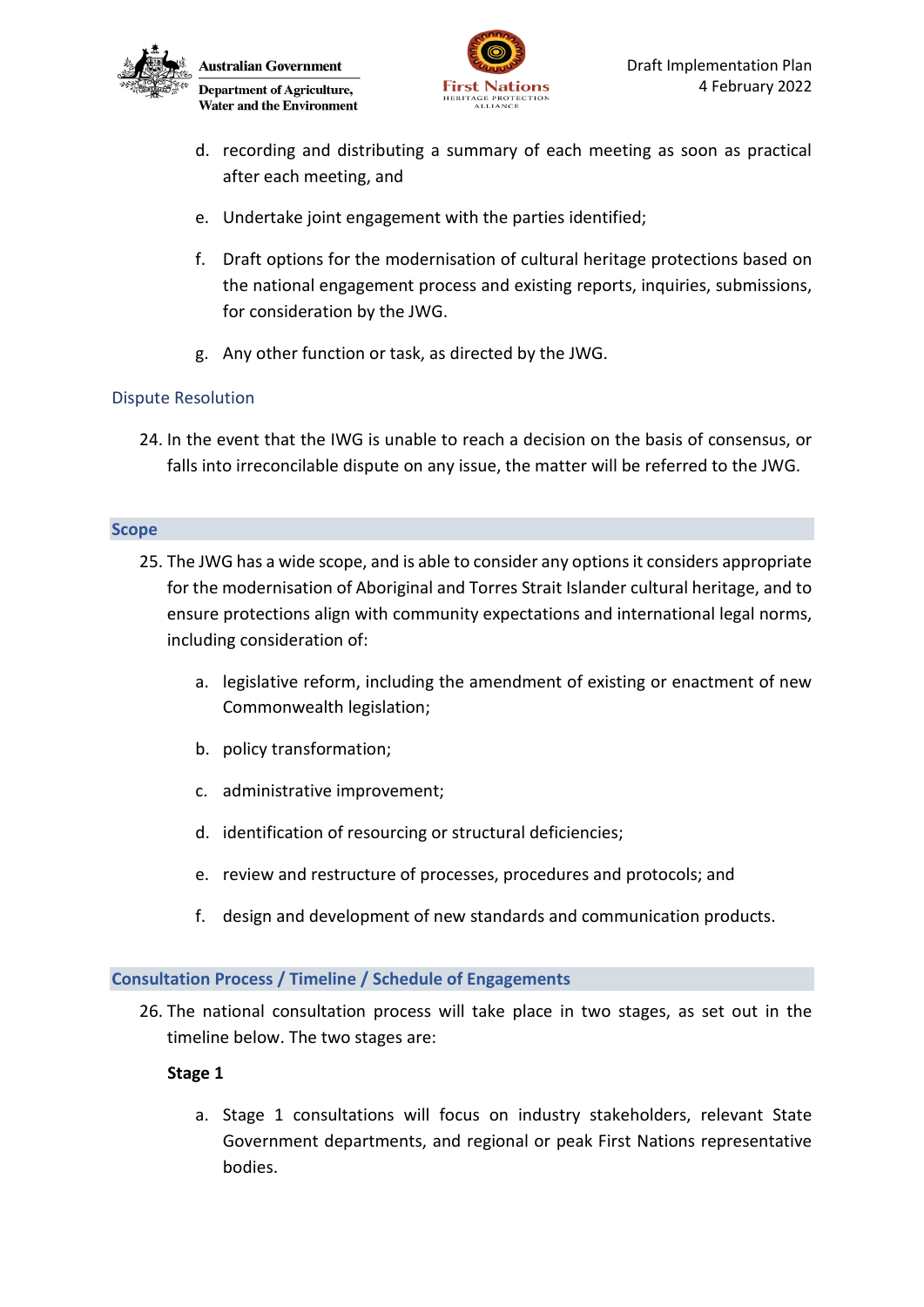



- b. First Nations representative bodies will be encouraged to invite select First Nations people from their region with a special interest or expertise in cultural heritage, or those directly impacted by cultural heritage destruction.
- c. The purpose of Stage 1 consultations is to:
	- (i) Discuss existing Commonwealth legislation, particularly the Aboriginal and Torres Strait Islander Heritage Protection Act 1984 (Cth) (**ATSIHP Act**), the Native Title Act 1993 (Cth) (NTA) and Environment Protection and Biodiversity Conservation Act 1999 (Cth) (**EPBC Act**).
	- (ii) Consider options for a Commonwealth response to Dhawura Ngilan Vision and Standards;
	- (iii) Seek views on the recommended national environmental standard for First Nations engagement and participation in decision-making as recommended by the Samuel Review;
	- (iv) Discuss State and Territory cultural heritage legislation, in particular how such legislation may interact with Commonwealth legislation, including current reviews that are underway or planned;
	- (v) Discuss findings and recommendations from the interim and final report on the Joint Parliamentary Committee on Juukan Gorge; and
	- (vi) Discuss and identify Commonwealth policy, protocols and process improvements in relation to cultural heritage protections.
- d. Consultations will occur in person or online, and following consultations the IWG will prepare, and the JWG will approve, a discussion paper summarising the findings and potential options (**Directions Report**).
- e. The Directions Report will identify and summarise stakeholder perceptions on the gaps, concerns, challenges, and vision for cultural heritage protections at the Commonwealth and State level (including the ATSIHP Act, the NTA and the EPBC Act).
- f. A consultant will be engaged, and in liaison with the IWG, will develop the Directions Report into a policy options paper (**Policy Options** Paper).

# **Stage 2**

a. The JWG will approve the Policy Options Paper, following which it will be made available for national consultation.